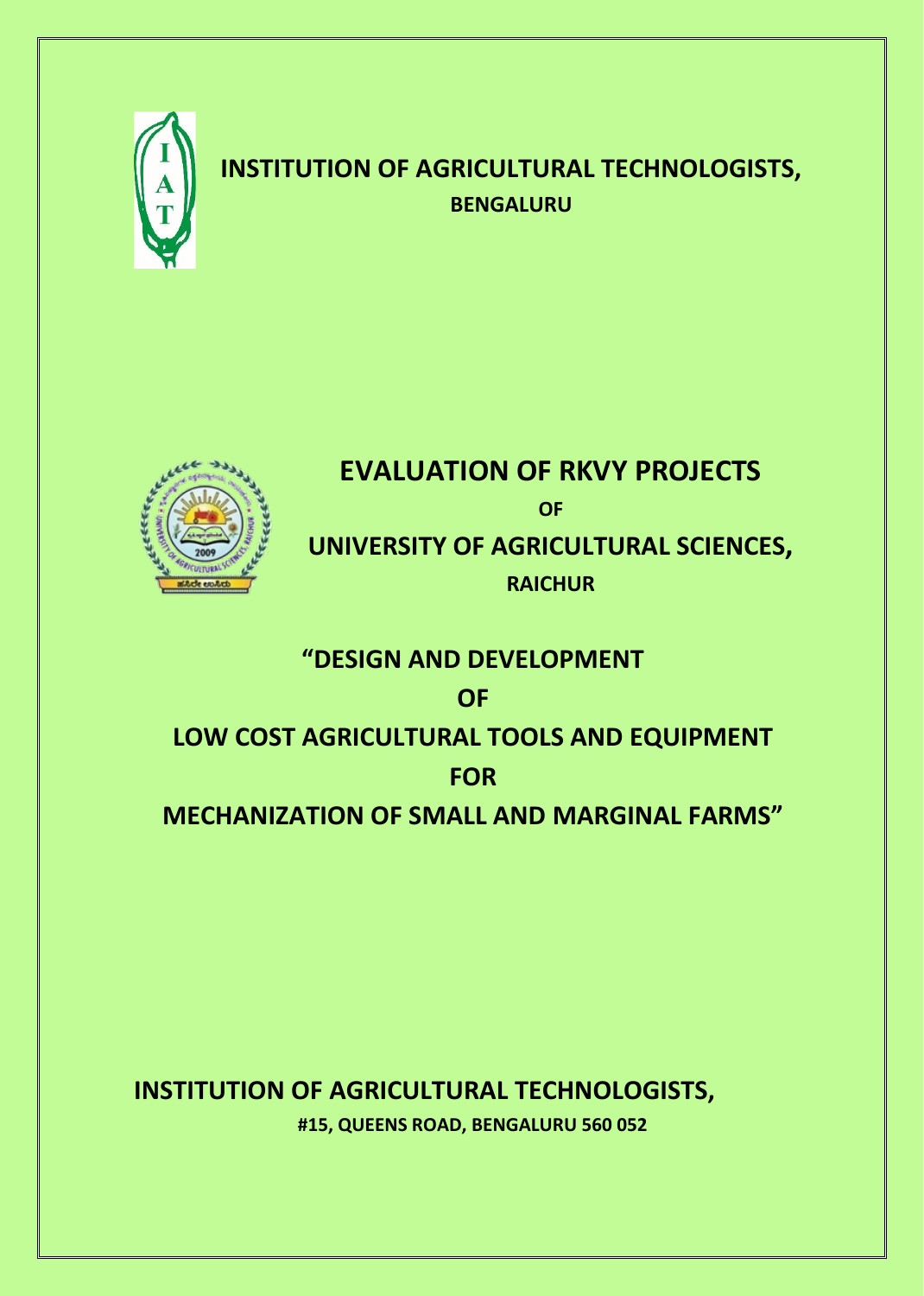## **"DESIGN AND DEVELOPMENT OF LOW COST AGRICULTURAL TOOLS AND EQUIPMENT FOR MECHANIZATION OF SMALL AND MARGINAL FARMS"**

#### **EXECUTIVE SUMMARY**

Agriculture, as a significant contributor to employment and livelihood creation, continues to be the mainstay of India's rural economy. Over 60 per cent of the Indian population continue to depend on agriculture and allied activities for their livelihood. Hence, growth of this sector is an essential prerequisite for overall economic growth.

The mechanization of agriculture that took place during the 20th century led to major changes in how farmers plant, irrigate and harvest crops. Agricultural mechanization is the process whereby equipment, machineries and implements are utilized to boost agricultural and food production. It is the application of machineries, equipment and implements in the day to day farm activities to increase marginal output in food production and poverty eradication. Agricultural mechanization reduces drudgery which hitherto makes it difficult for large scale food production and which has also been making it difficult for nations who have to meet their food requirements for the teeming population. In order to solve the problem of drudgery and other problems associated with food production, various measures have been introduced to combat these problems through mechanization. Agricultural mechanization involves the design, manufacture, distribution, use and servicing of all types of agricultural tools, equipment and machines. The efficiency of mechanization can be judged from the fact that modern plough is about 200 to 300 % efficient than indigenous plough, efficient machinery helps in increasing productivity by about 30% besides enabling the farmers to raise a second crop or multi crop making the Indian agriculture attractive and a way of life by becoming commercial instead of subsistence (Arun Khurana, 2020).

Innovation in farm machinery sector will drive the next phase of agricultural growth in the country, with focus on spreading farm mechanization to small and marginal farmers and regions that have low farm power availability. As a result, Indian farmer is fast adapting farm mechanization than ever before. The agriculture equipment market in India is presently valued at 6.5 billion USD and has enormous potential for further growth. The tractor market is expected to grow at a CAGR of 8-9 % in next five years. The joint efforts made by Government and farm equipment industry in the country have led to such progress in mechanization over the years (Arun Khurana, 2020). Research and development efforts and approaches in agricultural mechanization in India have been directed towards finding cost-effective solutions to location-specific problems of agriculture.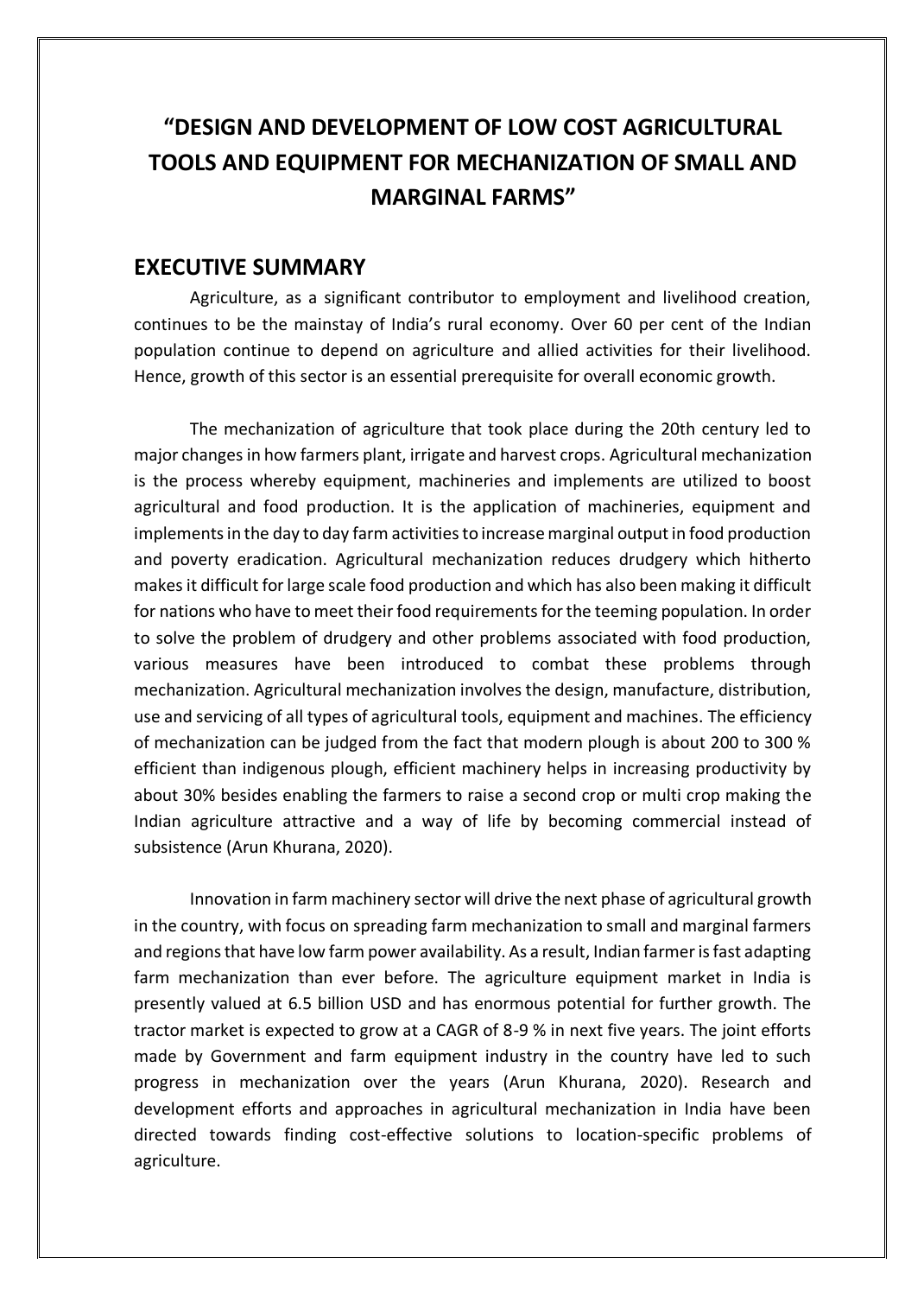It is against this background, the present project of **"DESIGN AND DEVELOPMENT OF LOW COST AGRICULTURAL TOOLS AND EQUIPMENT FOR MECHANIZATION OF SMALL AND MARGINAL FARMS"** has been taken up by University of Agricultural Sciences, Raichur at their College of Agricultural Engineering, Department of Farm Machinery and Power Engineering, Raichur. The project was implemented from 2010 to 2014. The details of the project are as under:

| 1. | <b>Title of Project</b>                                                                |                      | "DESIGN AND DEVELOPMENT OF LOW<br><b>COST</b><br>AGRICULTURAL TOOLS AND EQUIPMENT FOR<br>MECHANIZATION OF SMALL AND MARGINAL<br><b>FARMS"</b>              |
|----|----------------------------------------------------------------------------------------|----------------------|------------------------------------------------------------------------------------------------------------------------------------------------------------|
| 2. | <b>Nodal officer</b>                                                                   |                      | Er. Ravindra S. Yaranal<br>Asst. prof (Sr. grade), (Department of Farm<br>Machinery and Power Engineering)<br>College of Agricultural Engineering, Raichur |
|    | <b>Principal Investigator (PI)</b>                                                     |                      | Er. Ravindra S. Yaranal                                                                                                                                    |
|    | Co-investigators                                                                       |                      | 1. Er. Sushilendra<br>Dr. M. Anantachar<br>2.<br>3. Dr. K.V. Prakash<br>4. Dr. M. Veerangouda<br>Dr. Vijayakumar Palled<br>5.                              |
| 3. | Implementing Institution<br>(S)<br>other<br>and<br>collaborating<br>Institution<br>(s) |                      | Department of Farm Machinery and Power<br>Engineering, College of Agricultural Engineering,<br>Raichur                                                     |
| 4. |                                                                                        |                      |                                                                                                                                                            |
|    | Date of commencement<br>of Project                                                     | $\ddot{\cdot}$       | 2010                                                                                                                                                       |
| 5. | Approved<br>date<br>οf<br>completion                                                   |                      | 2014                                                                                                                                                       |
| 6. | <b>Actual date of completion</b>                                                       | $\ddot{\phantom{a}}$ | 2014                                                                                                                                                       |

The objectives of the project were as under:

- To identify, design, development and performance evaluation of agricultural tools and equipment required for the mechanization of small and marginal farm
- To conduct large scale demonstrations of developed agricultural tools and equipment in farmers' fields of selected villages for their promotion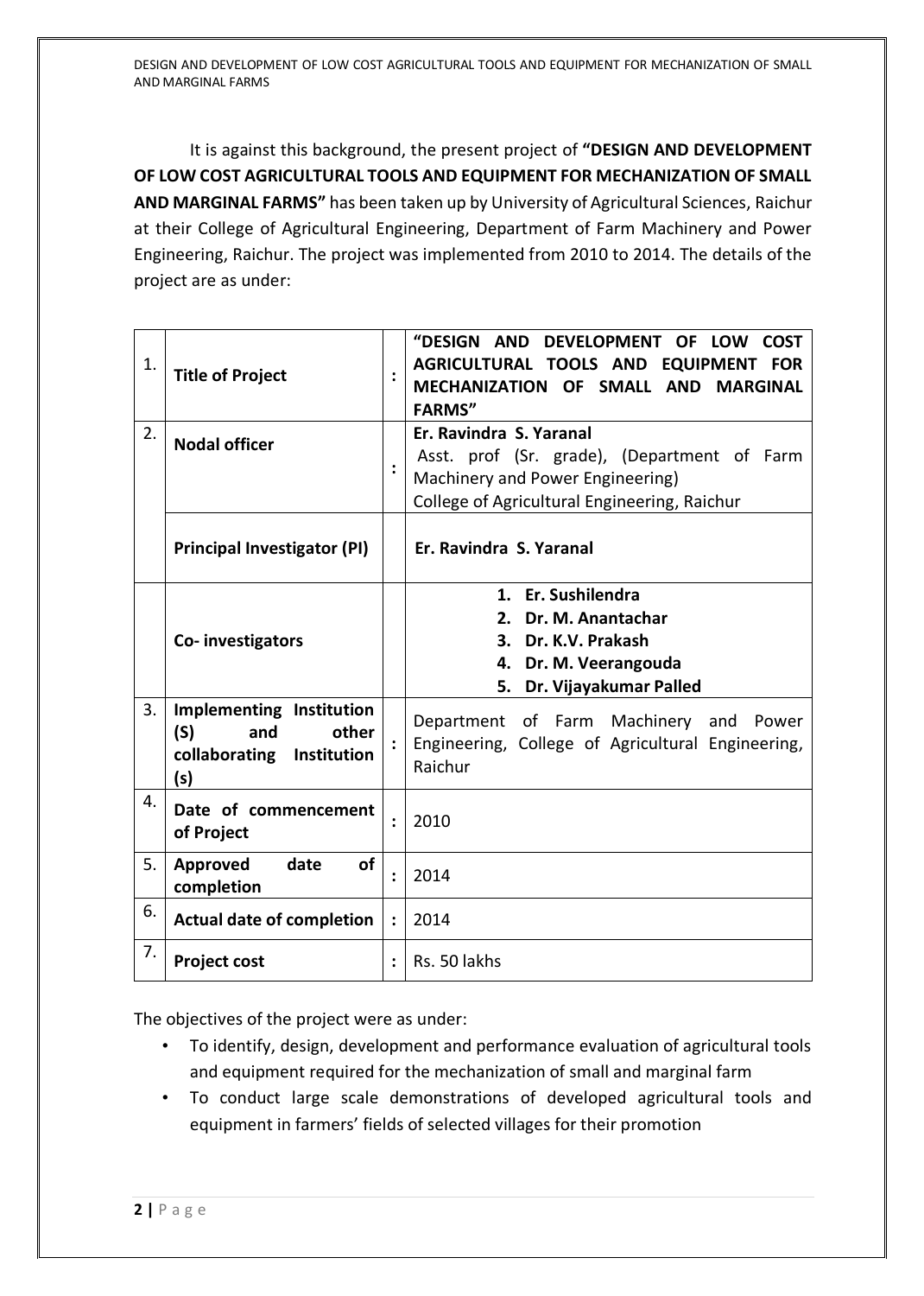DESIGN AND DEVELOPMENT OF LOW COST AGRICULTURAL TOOLS AND EQUIPMENT FOR MECHANIZATION OF SMALL AND MARGINAL FARMS

• To conduct training programmes on cost effective production technology of agricultural tools and equipment for small scale manufacturers, farmers and village artisans

The focus of Evaluation is:

- i. Review of data on design and development of new equipment for various crops and modifications of existing equipment
- ii. Review of data on procurement and custom hiring of farm machinery and economic feasibilities of identified agricultural equipment/ machinery.
- iii. To get feedback from farmers on usefulness and techno-economic feasibilities of various equipment.
- iv. Study level of knowledge transfer to farmers.

The intention of the scheme was to design and develop crop specific, cost effective, easy to operate and efficient and innovative farm equipment and machinery to enable farmers to take up intensive farming and provide expertise to manage higher productivity and profitability per unit area transfer this technology to the farmers through large scale demonstrations and trainings.

The underlying logic is;

- a. The farm machinery will help farmer in bringing in timeliness and precision to agricultural operations, greater field coverage over a short period
- b. Cost effectiveness, efficiency in use of resources and applied inputs bringing precision in metering and placement of inputs, reducing available input losses, increasing efficiency of costly inputs
- c. Reducing cost of production by quicker and efficient operations and minimized losses in production, processing and preparing the produce for market.

The following tools and equipment were developed in the project:

- Pedal operated maize sheller
- Hand operated single acting maize sheller
- Hand operated double acting maize sheller
- Push/pull type weeder cum collector
- Hand operated push type sprayer
- Manual operated multicrop thresher
- Manual operated double row planter
- Hand operated dibbler
- Standing khurpi type weeder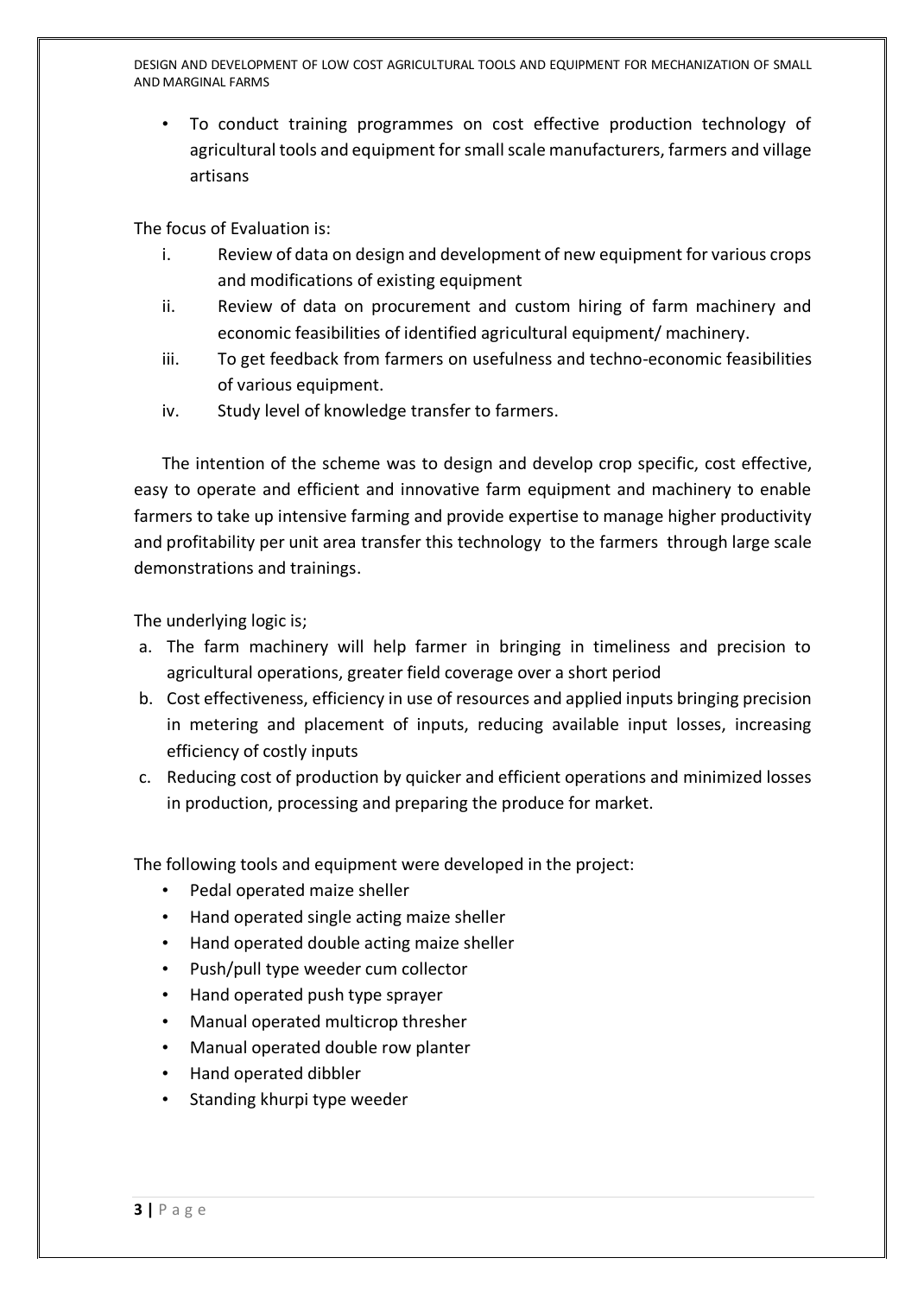DESIGN AND DEVELOPMENT OF LOW COST AGRICULTURAL TOOLS AND EQUIPMENT FOR MECHANIZATION OF SMALL AND MARGINAL FARMS

The efforts made by University of Agricultural Sciences, Raichur in identifying, design and development of small equipment suitable for small and marginal framers are noteworthy and appreciable. However, the information relating to large scale demonstrations and trainings involving farmers, small manufacturers and village artisans is lacking vis a vis the preset objectives.

However, there is need to critically examine the efficiency of equipment being used presently in cultivation of the major crops in the area of operation of the University of Agricultural Sciences, Raichur including Bidar, Kalaburgi, Yadgir, Raichur, Ballari and Koppal. Suitable steps may be taken to develop/ modify the equipment to reduce the drudgery of work, improve efficiency leading to improvement on production and productivity.

No scientific and systematic evaluation on the efficiency and economic feasibility of the machineries developed/ modified by UAS, Raichur has been made. This would have thrown light on the usefulness of the new machineries developed/ modified. In the absence of this information, acceptance of the machineries by farmers and their popularization will be difficult.

While the pedal operated and to some extent manual single and double cob maize shellers are better that the traditional methods of shelling, their usefulness appears to be doubtful as they do not do away with human drudgery. The farmers are more inclined to hire power driven maize shellers which are more efficient and more time saving. Use of power driven maize shellers has become a regular practice in most maize growing areas of the state.

The weeders developed are noteworthy and have to be popularized in the area through field demonstrations and commercial production.

The dibbler developed will be useful especially in cotton crop where manual planting of seeds has many a times resulted in low/ thin crop stands due to planting done at different depths by labourers. The equipment needs to be popularized among farmers. The sprayer developed is a useful innovation.

#### **REFLECTIONS AND CONCLUSIONS**

1. More efforts are required by UAS, Raichur to demonstrate these equipment in association with Karnataka State Department of Agriculture and Department of Horticulture and extension wing of University and identifying manufacturer to produce in large number These machines have to be added in the Custom Hire Service Centres and leased to farmers to improve their popularity and usage. More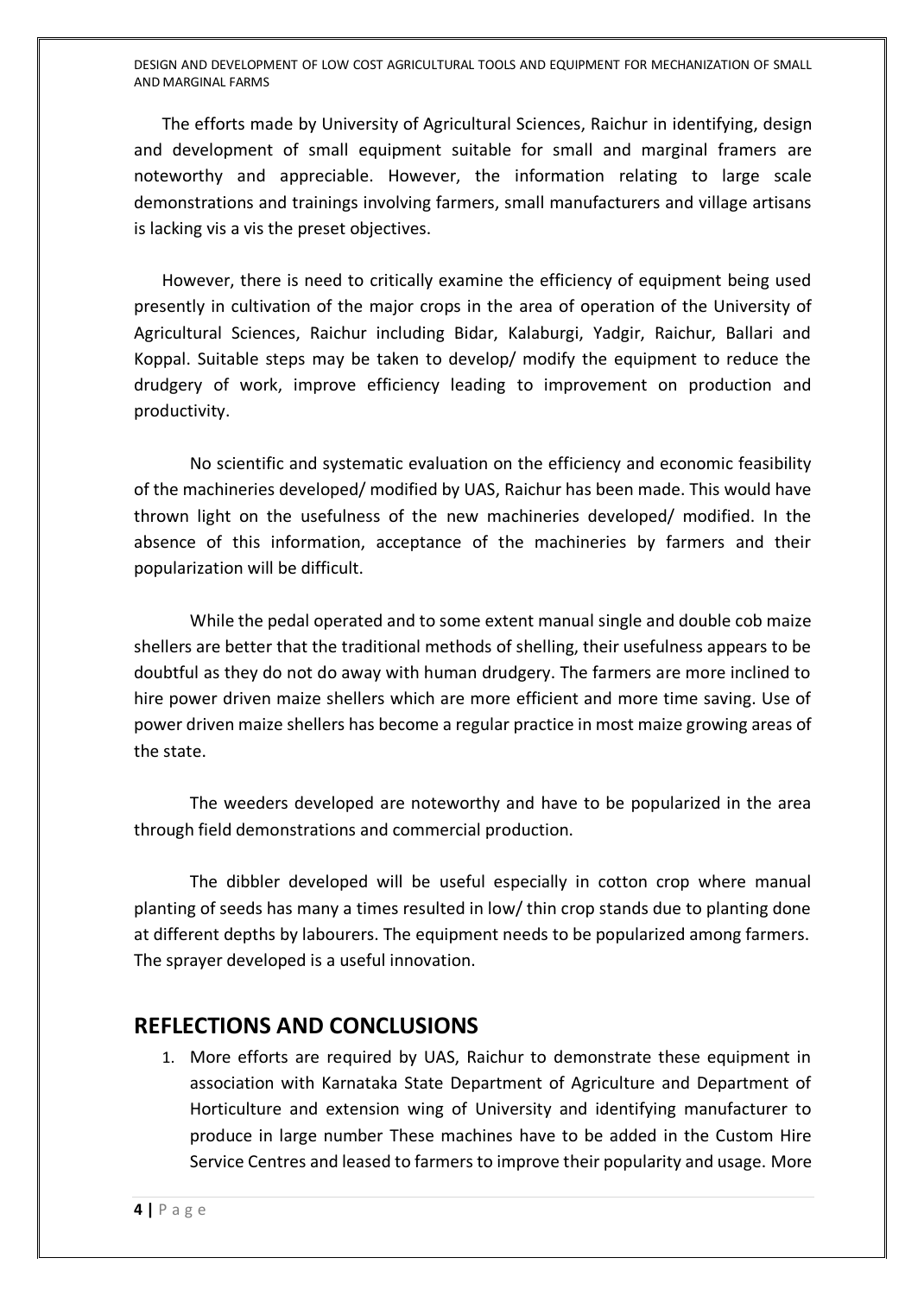publicity for newly developed equipment through both print and electronic media is required to make them popular and for wider usage. KSDA and Department of Horticulture should chalk out the strategy to popularize the equipment by way of including the equipment through existing various subsidy schemes (particularly in all district mechanization programmes to be supported by ZP).

- 2. The comparative cost efficiency of all equipment vis a vis the traditional equipment and manual labour have not been carried out systematically and scientifically. This would have thrown light on economic advantages of using the newly developed equipment.
- 3. There is need for creating and documenting scientific data base on equipment efficiency in terms of function, brief description, capacity, benefits, costs, source of availability, name of the manufacturer etc. Information on the following technical aspects may also be documented:

i. Fuel efficiency / time efficiency

ii. Reducing drudgery.

iii. Duration of operation i.e., area covered, equipment overall efficiency, soil condition etc.

iv. Cost of cultivation compared to conventional methods i.e. economics of operations and savings needs to be worked out.

- 4. UAS, Raichur should attempt to apply and obtain patent for the new machinery and commercialize the equipment through tie up with farm machinery manufacturers for mass production of the machinery. There is need for creation of brand name for equipment developed.
- 5. There is need to design regular training programmes to educate the farmers on upkeep, maintenance and repairs of the farm machinery developed.
- 6. There is need of Human resource developed in terms of use of machinery in Agriculture. The Agri Diploma graduates may be trained in maintenance of Farm power and machinery for skill development on EARN WHILE YOU LEARN mode.
- 7. At present, the machinery developed under the project may be compared with the power (1-3.5 KW) operated machinery commercially available and already under Government programmes and they may be introduced in custom hiring center under Krishi Yantra Dhare scheme to mechanize farm operations suitable for small and marginal farmers.
- 8. A core team of experts at the Institution level to identify the developed equipment as a women friendly equipment and policy support from University to popularize among farmers.
- 9. To support women friendly equipment, University may post one of the subject matter specialists and an Agricultural Engineering expert in all KVKs and popularize this equipment through FLD/Training to propel small and marginal farmerstowards adoption of these equipment to reduce drudgery in farm operations.